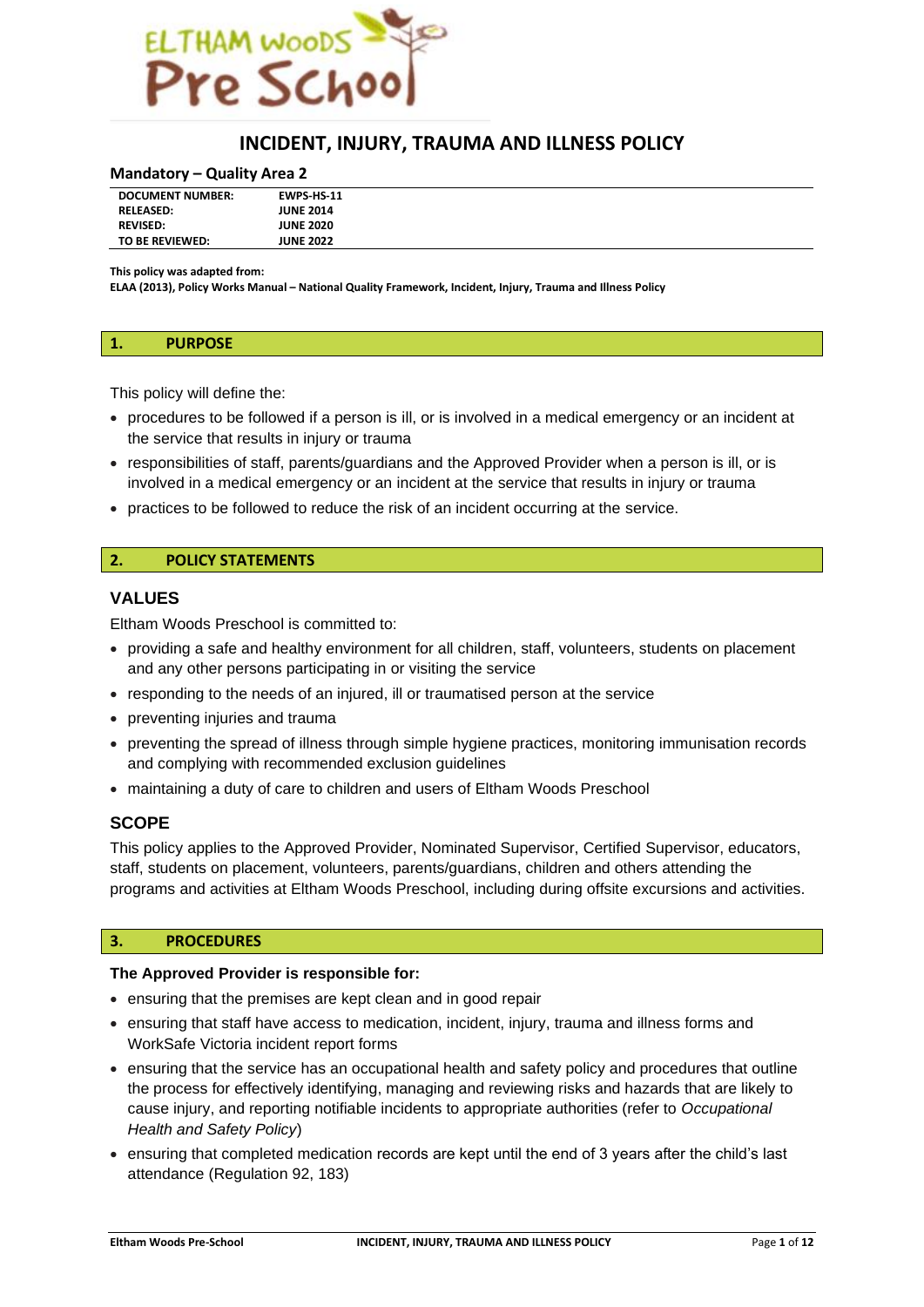- ensuring that a parent/guardian of the child is notified as soon as is practicable, but not later than 24 hours after the occurrence, if the child is involved in any incident, injury, trauma or illness while at the service (Regulation 86)
- ensuring that incident, injury, trauma and illness records<sup>1</sup> are kept and stored securely until the child is 25 years old (Regulations 87, 183)
- ensuring that there is a minimum of one educator with a current approved first aid qualification on the premises at all times (refer to *Administration of First Aid Policy*)
- ensuring that there are an appropriate number of up-to-date, fully equipped first aid kits that are accessible at all times (refer to *Administration of First Aid Policy*)
- ensuring that the orientation and induction of new and relief staff include an overview of their responsibilities in the event of an incident or medical emergency
- ensuring that children's enrolment forms provide authorisation for the service to seek emergency medical treatment by a medical practitioner, hospital or ambulance service
- ensuring that an incident report (SI01) is completed and a copy forwarded to the regional DEECD office as soon as is practicable but not later than 24 hours after the occurrence.

# **The Nominated Supervisor, Certified Supervisors and other educators are responsible for:**

- ensuring that the *AV How to Call Card* is displayed near all telephones
- ensuring that volunteers and parents on duty are aware of children's medical management plans and their responsibilities in the event of an incident, injury or medical emergency
- responding immediately to any incident, injury or medical emergency
- implementing individual children's medical management plans, where relevant
- notifying parents/guardians immediately after an incident, injury, trauma or medical emergency, or as soon as is practicable. In the instance a child sustains a facial/head injury the parent/guardian or other person/s authorised on the child's enrolment form will be telephoned immediately following the incident
- requesting the parents/guardians make arrangements for the child or children involved in an incident or medical emergency to be collected from the service, or informing parents/guardians if an ambulance has been called
- notifying other person/s as authorised on the child's enrolment form when the parents/guardians are not contactable
- recording details of any incident, injury or illness in the *Incident, Injury, Trauma and Illness Record* as soon as is practicable but not later than 24 hours after the occurrence
- ensuring that regulatory and legislative responsibilities are met in relation to any incident, injury or medical emergency
- maintaining all enrolment and other medical records in a confidential manner (refer to *Privacy and Confidentiality Policy*)
- regularly checking equipment in both indoor and outdoor areas for hazards, and taking the appropriate action to ensure the safety of the children when a hazard is identified
- assisting the Approved Provider with regular hazard inspections (refer to Attachment 1 Sample hazard identification checklist)
- reviewing the cause of any incident, injury or illness and taking appropriate action to remove the cause if required, for example, removing a nail found protruding from climbing equipment or retraining staff to adhere more closely to the service's *Hygiene Policy*
- notifying DEECD in writing within 24 hours of an incident involving the death of a child, or any incident, illness or trauma that requires treatment by a registered medical practitioner or admission to a hospital
- ensuring that the following contact numbers are displayed in close proximity of each telephone:

<sup>1</sup> For a template *Incident, Injury, Trauma and Illness Record*, visit the ACECQA website: [www.acecqa.gov.au/resources-and-templates/](http://www.acecqa.gov.au/resources-and-templates/)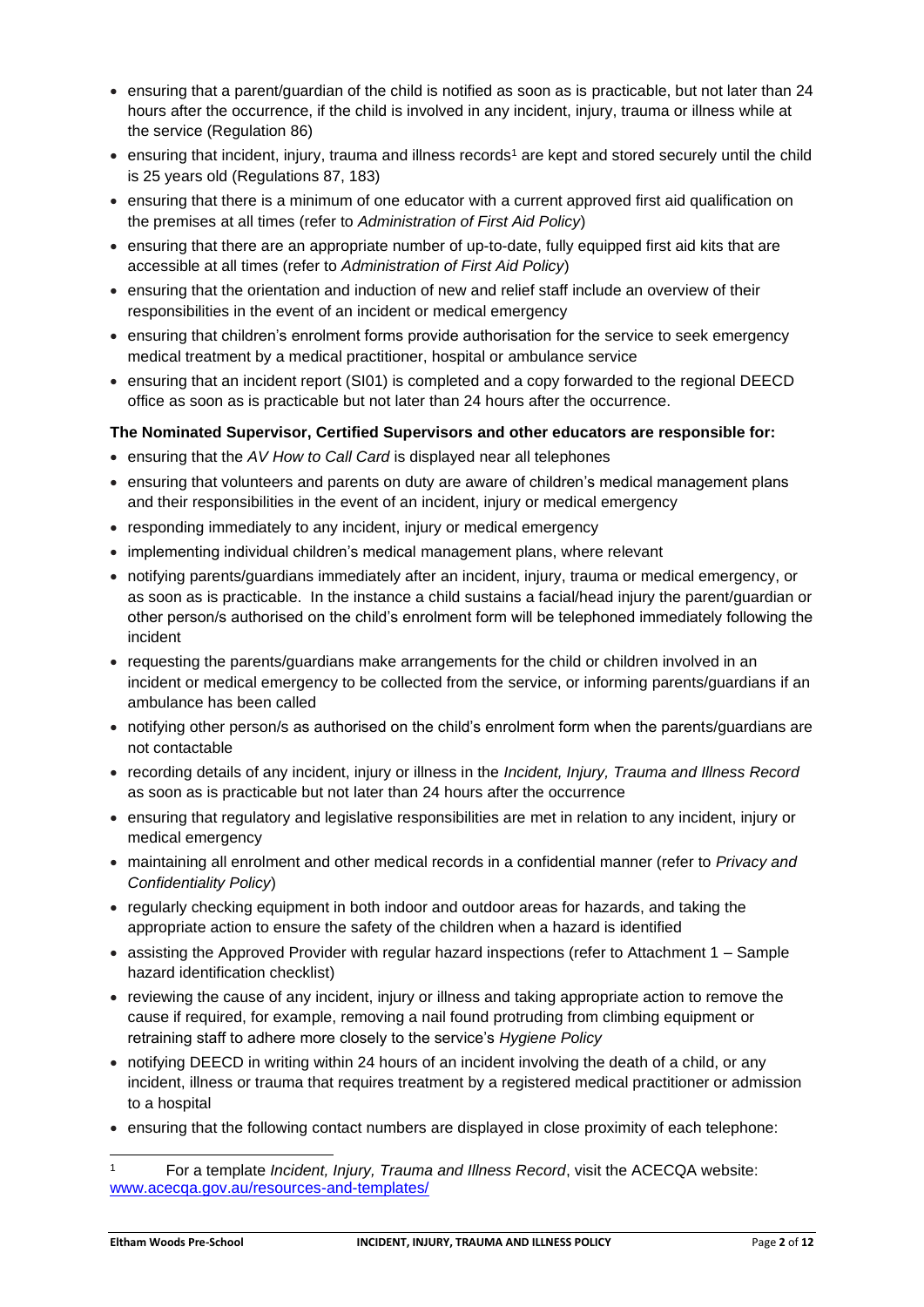- − 000 (also keep an *AV How to Call Card* close to each telephone)
- − DEECD regional office
- − Approved Provider
- − Asthma Victoria: (03) 9326 7055 or toll free 1800 645 130
- − Victorian Poisons Information Centre: 13 11 26
- − local council or shire.

# *When there is a medical emergency, educators will:*

- call an ambulance, where necessary
- administer first aid, and provide care and comfort to the child prior to the parents/guardians or ambulance arriving
- implement the child's current medical management plan, where appropriate
- notify parents/guardians as soon as is practicable of any serious medical emergency, incident or injury concerning the child, and request the parents/guardians make arrangements for the child to be collected from the service and/or inform the parents/guardians that an ambulance has been called
- notify other person/s as authorised on the child's enrolment form, if the parents/guardians are not contactable
- ensure ongoing supervision of all children in attendance at the service
- accompany the child in the ambulance when the parents/guardians are not present, provided that staff-to-child ratios can be maintained at the service
- notify the Approved Provider of the medical emergency, incident or injury as soon as is practicable
- complete and submit an incident report to DEECD, the Approved Provider and the service's public liability insurer following a serious incident.

# *When a child develops symptoms of illness while at the service, educators will:*

- ensure that the Nominated Supervisor, or person in day-to-day care of the service, contacts the parents/guardians or authorised emergency contact for the child to outline the signs and symptoms observed
- request that the child is collected from the service if the child is not well enough to participate in the program
- ensure that they separate the child from the group and have a staff member remain with the child until the child recovers, a parent/guardian arrives or another responsible person takes charge
- call an ambulance (refer to definition of *medical emergency*) if a child appears very unwell or has a serious injury that needs urgent medical attention
- ensure that the child is returned to the care of the parent/guardian or authorised emergency contact person as soon as is practicable
- ensure that, where medication, medical or dental treatment is obtained, the parents/guardians are notified as soon as is practicable and within 24 hours, and are provided with details of the illness and subsequent treatment administered to the child
- ensure that the Approved Provider is notified of the incident
- ensure that the *Incident, Injury, Trauma and Illness Record* is completed as soon as is practicable and within 24 hours of the occurrence.

# **Parents/guardians are responsible for:**

- providing authorisation in their child's enrolment record for the service to seek emergency medical treatment by a medical practitioner, hospital or ambulance service (Regulation 161(1))
- payment of all costs incurred when an ambulance service is called to attend to their child at the service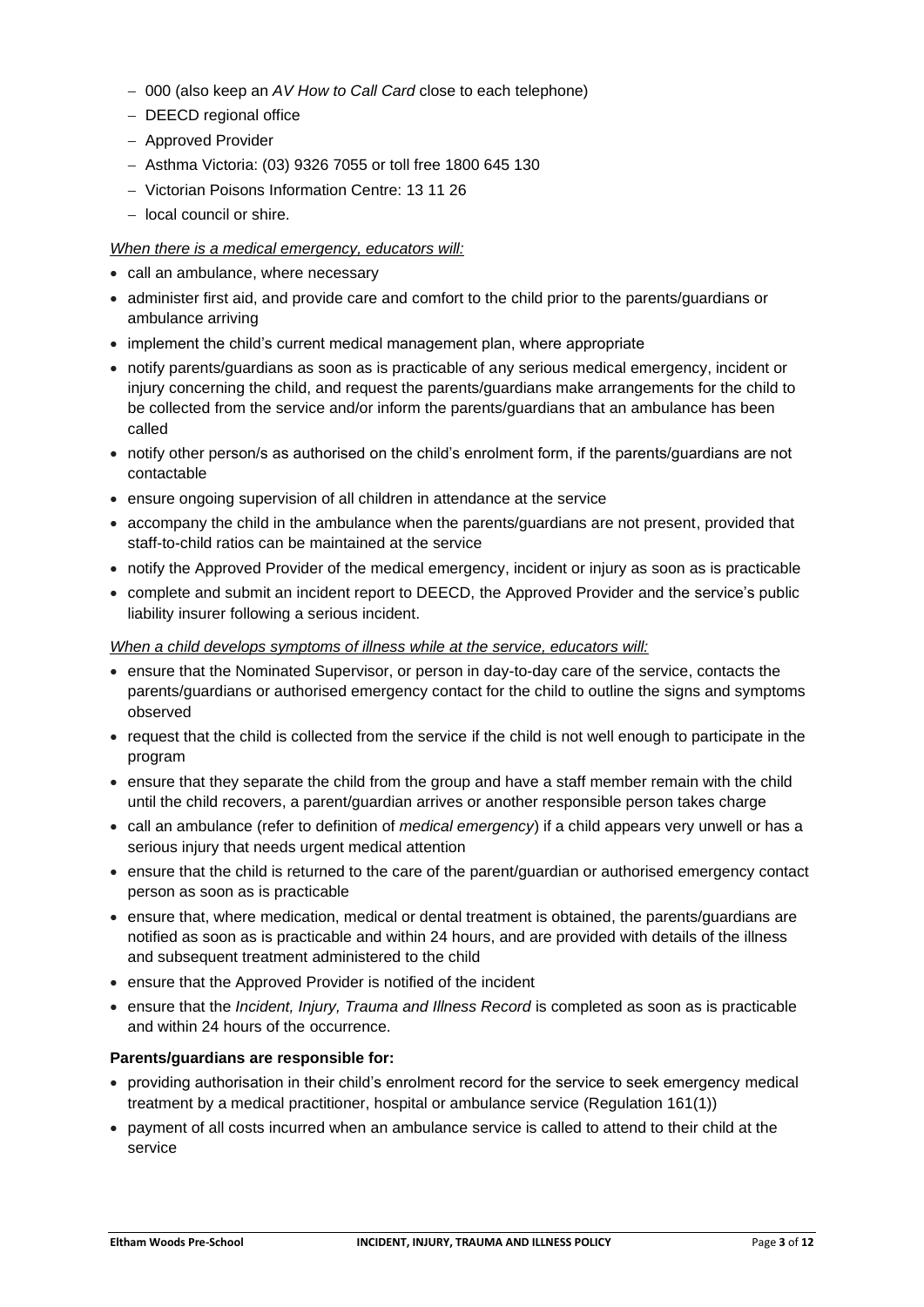- notifying the service, upon enrolment or diagnosis, of any medical conditions and/or needs, and any management procedure to be followed with respect to that condition or need (Regulation 162)
- ensuring that they provide the service with a current medical management plan, if applicable (Regulation 162(d))
- collecting their child as soon as possible when notified of an incident, injury or medical emergency involving their child
- informing the service of an infectious disease or illness that has been identified while the child has not attended the service, and that may impact on the health and wellbeing of other children, staff and parents/guardians attending the service
- being contactable, either directly or through emergency contacts listed on the child's enrolment form, in the event of an incident requiring medical attention
- signing the *Incident, Injury, Trauma and Illness Record*, thereby acknowledging that they have been made aware of the incident
- notifying the service by telephone when their child will be absent from their regular program
- notifying staff/educators if there is a change in the condition of their child's health, or if there have been any recent accidents or incidents that may impact on the child's care e.g. any bruising or head injuries.

## **4. BACKGROUND AND LEGISLATION**

People responsible for managing early childhood services and caring for children have a duty of care towards those children. All service staff have a responsibility and a duty of care to act to prevent accidents and emergencies at the service.

An approved service must have policies and procedures in place in the event that a child is injured, becomes ill or suffers trauma. These procedures should be followed and must include the requirement that a parent/guardian be notified in the event of an incident, injury, illness or trauma relating to their child as soon as possible and within 24 hours of the occurrence.

The National Regulations require an accurate *Incident, Injury, Trauma and Illness Record* to be kept and stored confidentially until the child is 25 years old (Regulation 183(2)).

Under the national legislation, each service must ensure that an entry is recorded in the *Incident, Injury, Trauma and Illness Record* for the following occurrences:

- an incident in relation to a child, an injury received by a child or trauma to which a child has been subjected
- an illness that becomes apparent.

Details that must be entered in the *Incident, Injury, Trauma and Illness Record* include the following:

- the name and age of the child
- the circumstances leading to the incident, injury or trauma, or relevant circumstances surrounding the child becoming ill (including any symptoms)
- the time and date the incident occurred, the injury was received or the child was subjected to the trauma, or the apparent onset of the illness
- the action taken by the service, including any medication administered, first aid provided or medical personnel contacted
- details of any person who witnessed the incident, injury or trauma, or the apparent onset of illness
- the name of any person the service notified, or attempted to notify, of any incident, injury, trauma or illness that a child suffered while being educated and cared for by the service, and the time and date of the notifications/attempted notifications
- the name and signature of the person making an entry in the record, and the time and date that the entry was made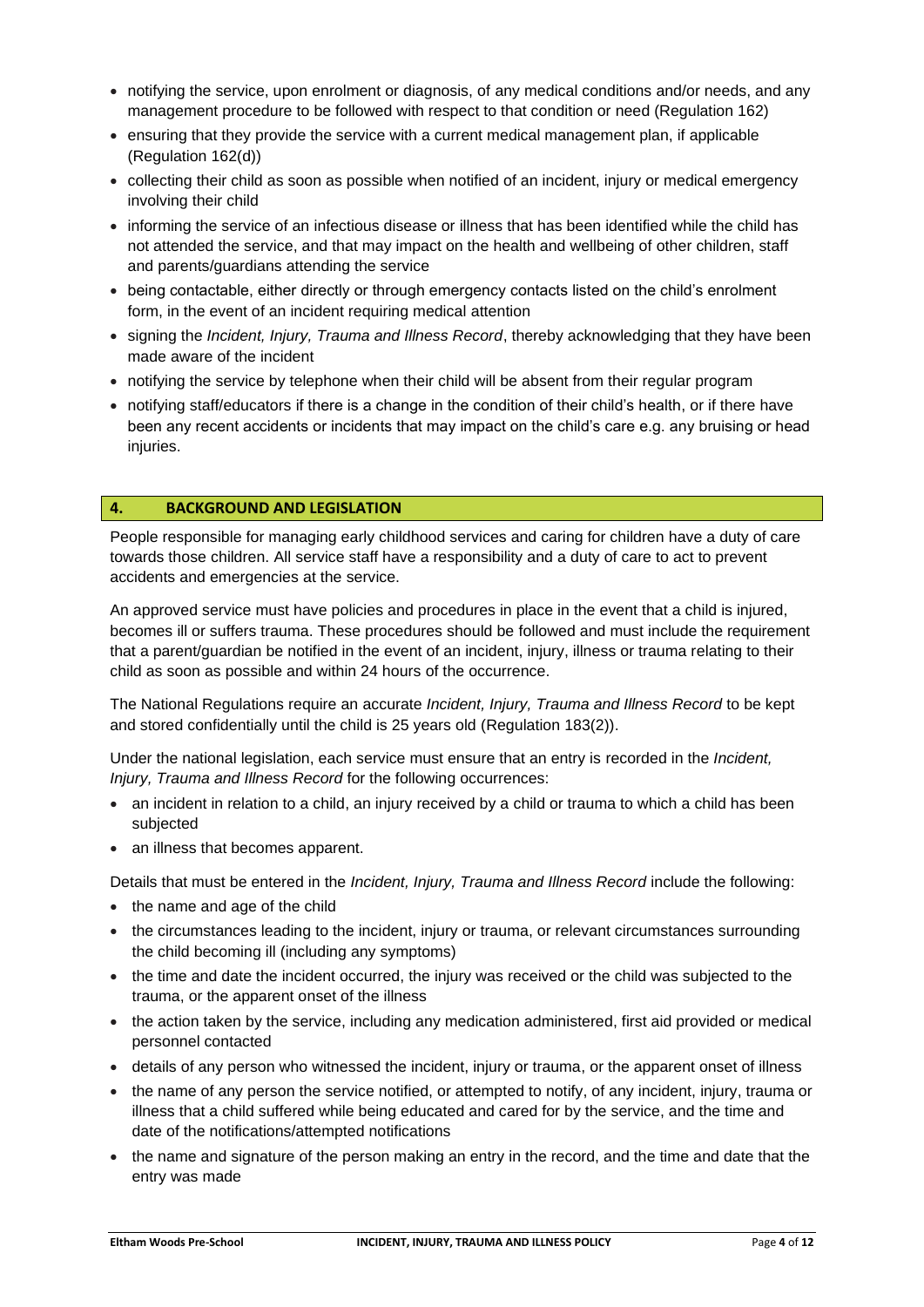• signature of a parent/guardian to verify that they have been informed of the occurrence.

All information will be included in the *Incident, Injury, Trauma and Illness Record* as soon as is practicable, but not later than 24 hours after the incident, injury or trauma, or the onset of the illness.

Medical emergencies may include serious health issues such as asthma, anaphylaxis, diabetes, fractures, choking and seizures. Such emergencies generally involve only one child, however they can affect everyone in the children's service. In some cases it will be appropriate to refer to specific policies for guidance, such as the *Dealing with Medical Conditions Policy*, *Asthma Policy, Anaphylaxis Policy, Diabetes Policy and Epilepsy Policy*.

## **Legislation and standards**

Relevant legislation and standards include but are not limited to:

- Australian Standards AS3745–2002, Emergency control procedures for buildings, structures and workplaces
- *Education and Care Services National Law Act 2010*: Section 174(2)
- *Education and Care Services National Regulations 2011*: Regulations 77, 85–87, 103, 177, 183
- *Public Health and Wellbeing Act 2008* (Vic)
- *Public Health and Wellbeing Regulations 2009* (Vic)
- *Occupational Health and Safety Act 2004* (Vic)
- *Occupational Health and Safety Regulations 2007*
- WorkSafe Victoria Compliance Code: *First aid in the workplace* (2008)
- *National Quality Standard*, Quality Area 2: Children's Health and Safety
	- − Standard 2.1: Each child's health is promoted
		- − Element 2.1.1: Each child's health needs are supported
		- − Element 2.1.3: Effective hygiene practices are promoted and implemented
		- − Element 2.1.4: Steps are taken to control the spread of infectious diseases and to manage injuries and illness, in accordance with recognised guidelines
- *National Quality Standard*, Quality Area 3: Physical Environment
	- − Standard 3.1: The design and location of the premises is appropriate for the operation of a service
		- − Element 3.1.2: Premises, furniture and equipment are safe, clean and well maintained
- *National Quality Standard*, Quality Area 7: Leadership and Service Management
	- − Standard 7.3: Administrative systems enable the effective management of a quality service
		- − Element 7.3.1: Records and information are stored appropriately to ensure confidentiality, are available from the service and are maintained in accordance with legislative requirements
		- − Element 7.3.2: Administrative systems are established and maintained to ensure effective operation of the service
- Therapeutic Goods Act 1989 (Cth)

The most current amendments to listed legislation can be found at:

- Victorian Legislation Victorian Law Today:<http://www.legislation.vic.gov.au/>
- Commonwealth Legislation ComLaw[: http://www.comlaw.gov.au/](http://www.comlaw.gov.au/)

## **5. DEFINITIONS**

The terms defined in this section relate specifically to this policy. For commonly used terms e.g. Approved Provider, Nominated Supervisor, Regulatory Authority etc. refer to the *General Definitions* section of this manual.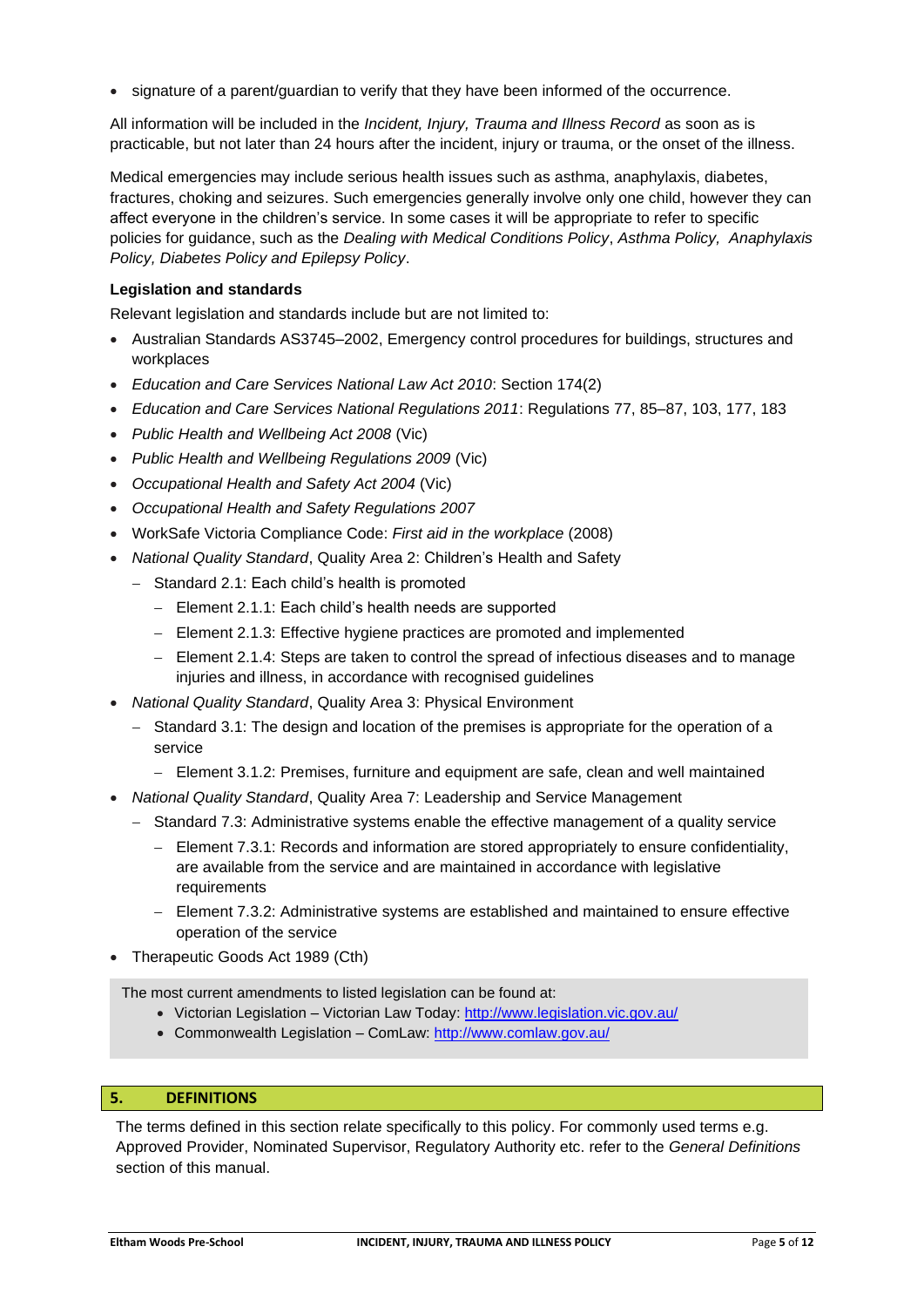*AV How to Call Card***:** A card that the service has completed containing all the information that Ambulance Victoria will request when phoned. A sample card can be downloaded from [www.ambulance.vic.gov.au/Education/Calling-000-Triple-Zero.html](http://www.ambulance.vic.gov.au/Education/Calling-000-Triple-Zero.html)

**Emergency services:** Includes ambulance, fire brigade, police and state emergency services.

**First aid:** The provision of initial care in response to an illness or injury. It generally consists of a series of techniques to preserve life, protect a person (particularly if unconscious), prevent a condition worsening and promote recovery. First aid training should be delivered by approved first aid providers, and a list is published on the ACECQA website: [www.acecqa.gov.au/qualifications/approved-first-aid-qualifications](http://www.acecqa.gov.au/qualifications/approved-first-aid-qualifications)

**Hazard:** A source or situation with a potential for harm in terms of human injury or ill health, damage to property, damage to the environment or a combination of these.

**Incident:** Any unplanned event resulting in or having potential for injury, ill health, damage or other loss.

**Incident, Injury, Trauma and Illness Record:** Contains details of any incident, injury, trauma or illness that occurs while the child is being educated and cared for by the service. Any incident, injury, trauma or illness must be recorded as soon as is practicable but not later than 24 hours after the occurrence. Details required include the:

- name and age of the child
- circumstances leading to the incident, injury, trauma or illness (including any symptoms)
- time and date
- details of action taken by the service including any medication administered, first aid provided or medical personnel contacted
- details of any witnesses
- names of any person the service notified or attempted to notify, and the time and date of this
- signature of the person making the entry, and time and date of this.

These details must be kept for the period of time specified in Regulation 183. A sample *Incident, Injury, Trauma and Illness Record* is available on the ACECQA website.

**Injury:** Any physical damage to the body caused by violence or an incident.

**Medication:** Any substance, as defined in the *Therapeutic Goods Act 1989* (Cth), that is administered for the treatment of an illness or medical condition.

**Medical management plan:** A document that has been prepared and signed by a doctor that describes symptoms, causes, clear instructions on action and treatment for the child's specific medical condition, and includes the child's name and a photograph of the child. An example of this is the Australasian Society of Clinical Immunology and Allergy (ASCIA) Action Plan.

**Medical attention:** Includes a visit to a registered medical practitioner or attendance at a hospital.

**Medical emergency:** An injury or illness that is acute and poses an immediate risk to a person's life or long-term health.

**Minor incident:** An incident that results in an injury that is small and does not require medical attention.

**Notifiable incident:** An incident involving workplace health and safety that is required by law to be reported to WorkSafe Victoria. Notification is required for incidents that result in death or serious injury/illness, or dangerous occurrences. For a complete list of incidents that must be reported to WorkSafe Victoria, refer to the *Guide to Incident Notification* on the WorkSafe Victoria website: [www.worksafe.vic.gov.au](http://www.worksafe.vic.gov.au/)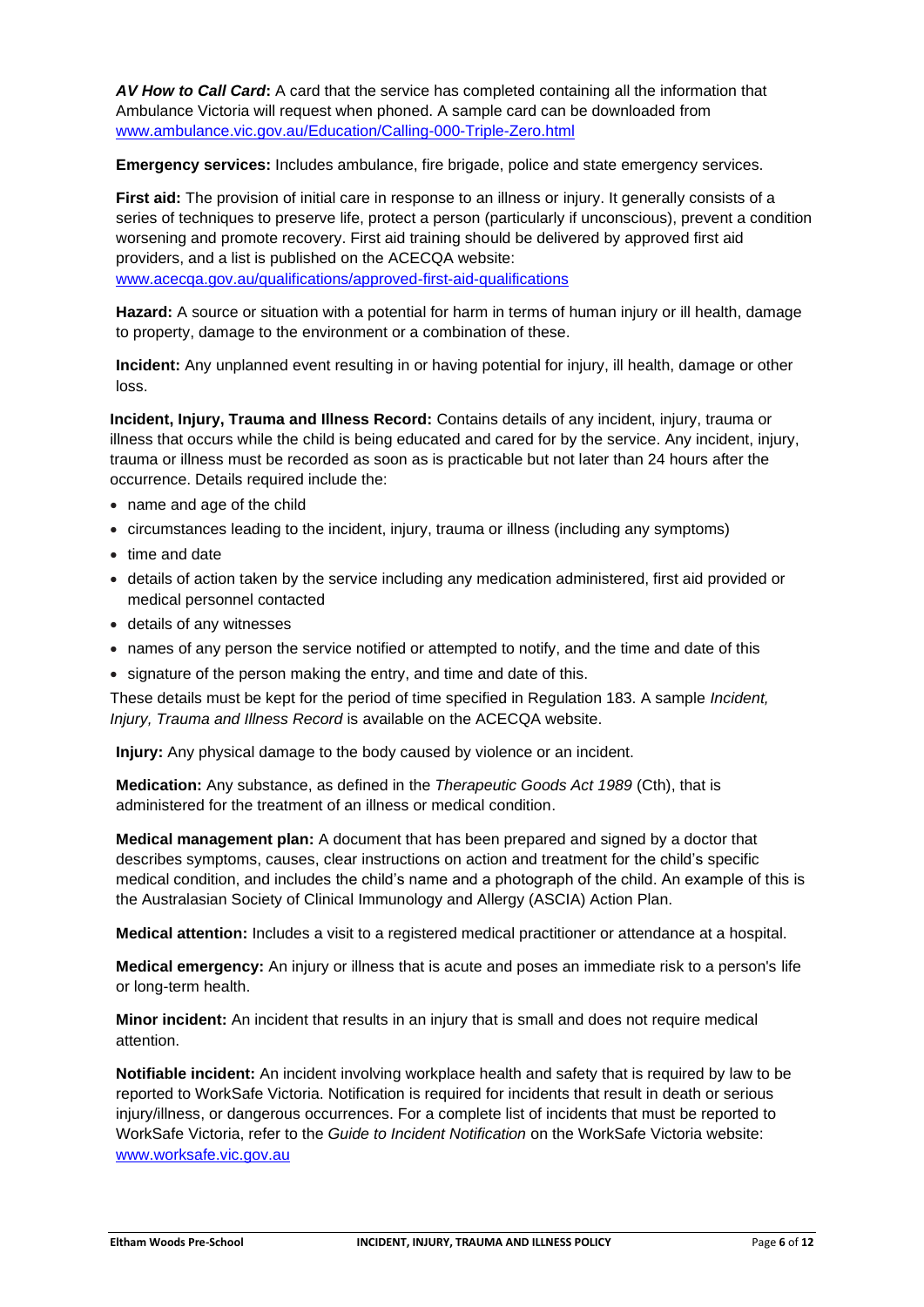**Serious incident:** An incident resulting in the death of a child, or an injury, trauma or illness for which the attention of a registered medical practitioner, emergency services or hospital is sought or should have been sought. This also includes an incident in which a child appears to be missing, cannot be accounted for, is removed from the service in contravention of the regulations or is mistakenly locked in/out of the service premises (Regulation 12). A serious incident should be documented in an *Incident, Injury, Trauma and Illness Record* (sample form available on the ACECQA website) as soon as possible and within 24 hours of the incident. The Regulatory Authority (DEECD) must be notified within 24 hours of a serious incident occurring at the service (Regulation 176(2)(a)). Records are required to be retained for the periods specified in Regulation 183.

**Trauma:** An emotional wound or shock that often has long-lasting effects or any physical damage to the body caused by violence or an incident.

## **6. SOURCES AND RELATED POLICIES**

#### **Sources**

- VMIA Insurance Guide, Community Service Organisations program: www.ymia.vic.gov.au
- Building Code of Australia
- National Health and Medical Research Council (2005), *Staying Healthy in Child Care: Preventing infectious diseases in child care*, available at [www.nhmrc.gov.au/guidelines](http://www.nhmrc.gov.au/guidelines) or email nhmrc.publications@nhmrc.gov.au. (Note: this publication is currently being revised and will have significant changes. It is important that services refer to the most up-to-date version of this resource.)
- WorkSafe Victoria: *Guide to Incident Notification*
- Ambulance Victoria: *AV How to Call Card*

#### **Service policies**

- *Administration of Medication Policy*
- *Anaphylaxis Policy*
- *Asthma Policy*
- *Emergency and Evacuation Policy*
- *Excursions and Service Events Policy*
- *Administration of First Aid Policy*
- *Dealing with Infectious Diseases Policy*
- *Occupational Health and Safety Policy*
- *Privacy and Confidentiality Policy*

#### **7. EVALUATION**

In order to assess whether the values and purposes of the policy have been achieved, the Approved Provider of Eltham Woods Preschool will:

- regularly seek feedback from everyone affected by the policy regarding its effectiveness
- monitor the implementation, compliance, complaints and incidents in relation to this policy
- review and analyse information gathered from the *Incident, Injury, Trauma and Illness Record* and staff first aid records regarding incidents at the service
- keep the policy up to date with current legislation, research, policy and best practice
- revise the policy and procedures as part of the service's policy review cycle, or as required
- notify parents/guardians at least 14 days before making any changes to this policy or its procedures.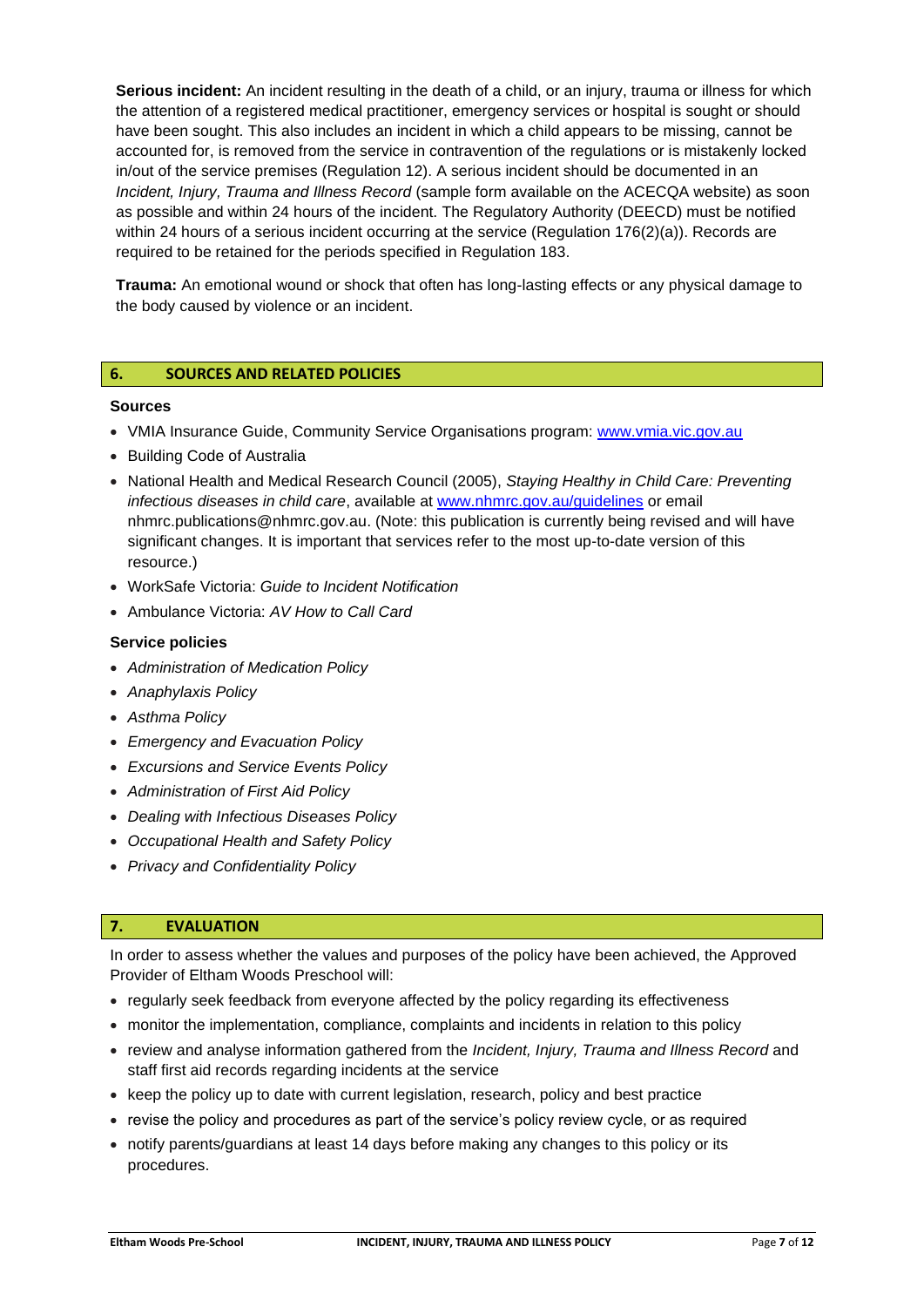- **8. ATTACHMENTS**
- Attachment 1: Sample hazard identification checklist

# **9. AUTHORISATION**

This policy was adopted by the Approved Provider of Eltham Woods Preschool in 2018.

# **10. POLICY CHANGE RECORD**

| <b>Date</b> | <b>Revision Description</b>                               | Authority             |
|-------------|-----------------------------------------------------------|-----------------------|
| June 2020   | Review - ELLA Updates - Updated definition of Incident,   | <b>EWPS Committee</b> |
|             | Injury, Trauma and Illness Record to be consistent across |                       |
|             | both policies. / Emergency and Evacuation Policy          |                       |
|             |                                                           |                       |
|             |                                                           |                       |
|             |                                                           |                       |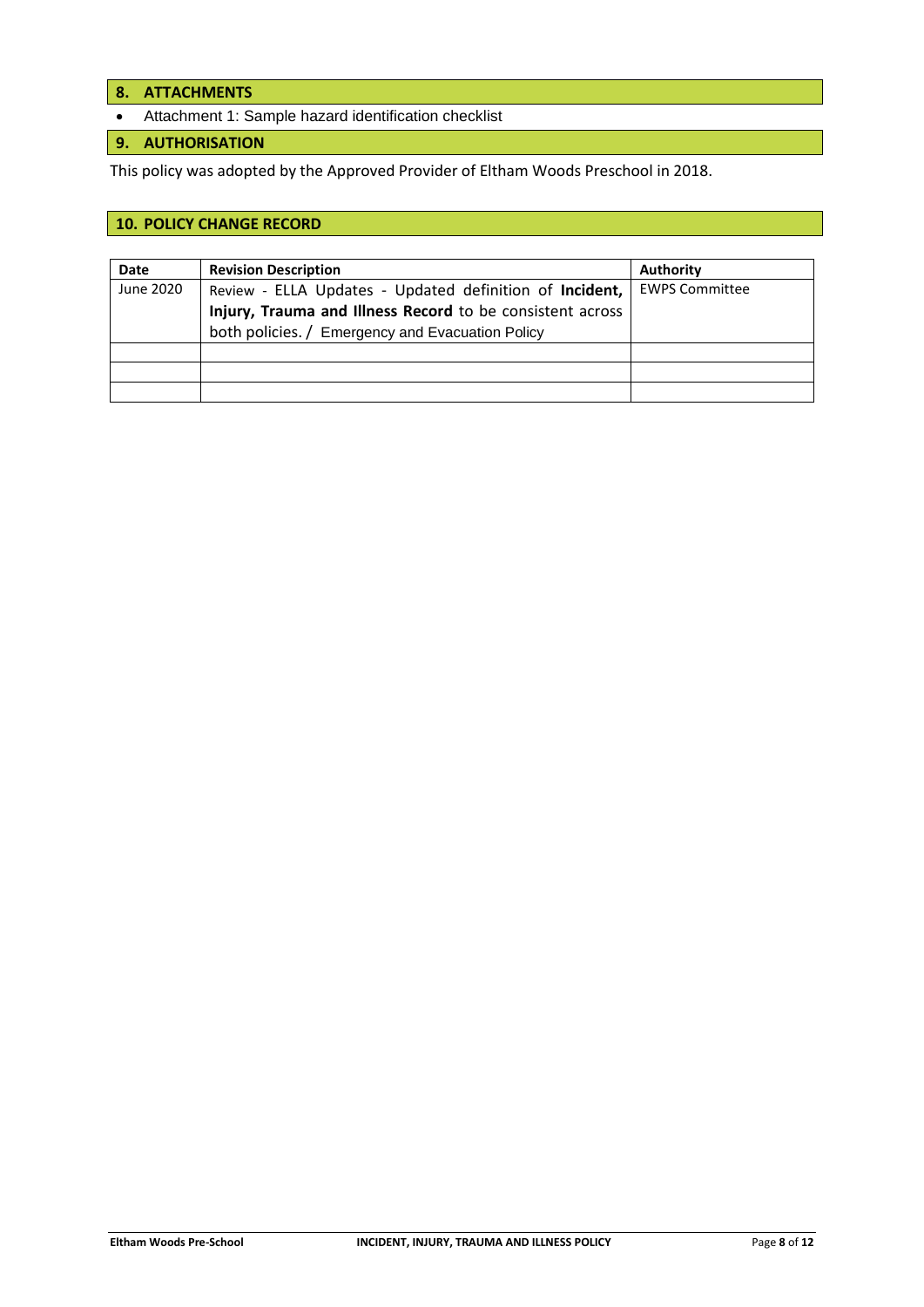# **ATTACHMENT 1 Sample hazard identification checklist**

| Service:      |  |  |
|---------------|--|--|
| Date:         |  |  |
| Inspected by: |  |  |

| <b>Hazard</b>                                                                        | <b>Yes</b> | <b>No</b> | Comments |  |
|--------------------------------------------------------------------------------------|------------|-----------|----------|--|
| 1. Floors                                                                            |            |           |          |  |
| Surface is even and in good repair                                                   |            |           |          |  |
| Surface is free from tripping and slipping<br>hazards (e.g. oil, water, sand)        |            |           |          |  |
| Surface is safe (e.g. not likely to become<br>excessively slippery when wet)         |            |           |          |  |
| 2. Kitchen and work benches                                                          |            |           |          |  |
| Work bench space is adequate and at<br>comfortable working height                    |            |           |          |  |
| Kitchen and work bench space is clean and<br>free of clutter                         |            |           |          |  |
| Equipment not in use is properly stored                                              |            |           |          |  |
| Lighting is satisfactory                                                             |            |           |          |  |
| A door or gate restricts child access to the<br>kitchen                              |            |           |          |  |
| Ventilation fan is in good working order                                             |            |           |          |  |
| Kitchen appliances are clean and in good<br>working order                            |            |           |          |  |
| 3. Emergency evacuation                                                              |            |           |          |  |
| Staff have knowledge of fire drills and<br>emergency evacuation procedures           |            |           |          |  |
| Fire drill instructions are displayed<br>prominently in the service                  |            |           |          |  |
| Regular fire drills are conducted                                                    |            |           |          |  |
| Extinguishers are in place, recently serviced<br>and clearly marked for type of fire |            |           |          |  |
| Exit signs are posted and clear of<br>obstructions                                   |            |           |          |  |
| Exit doors are easily opened from inside                                             |            |           |          |  |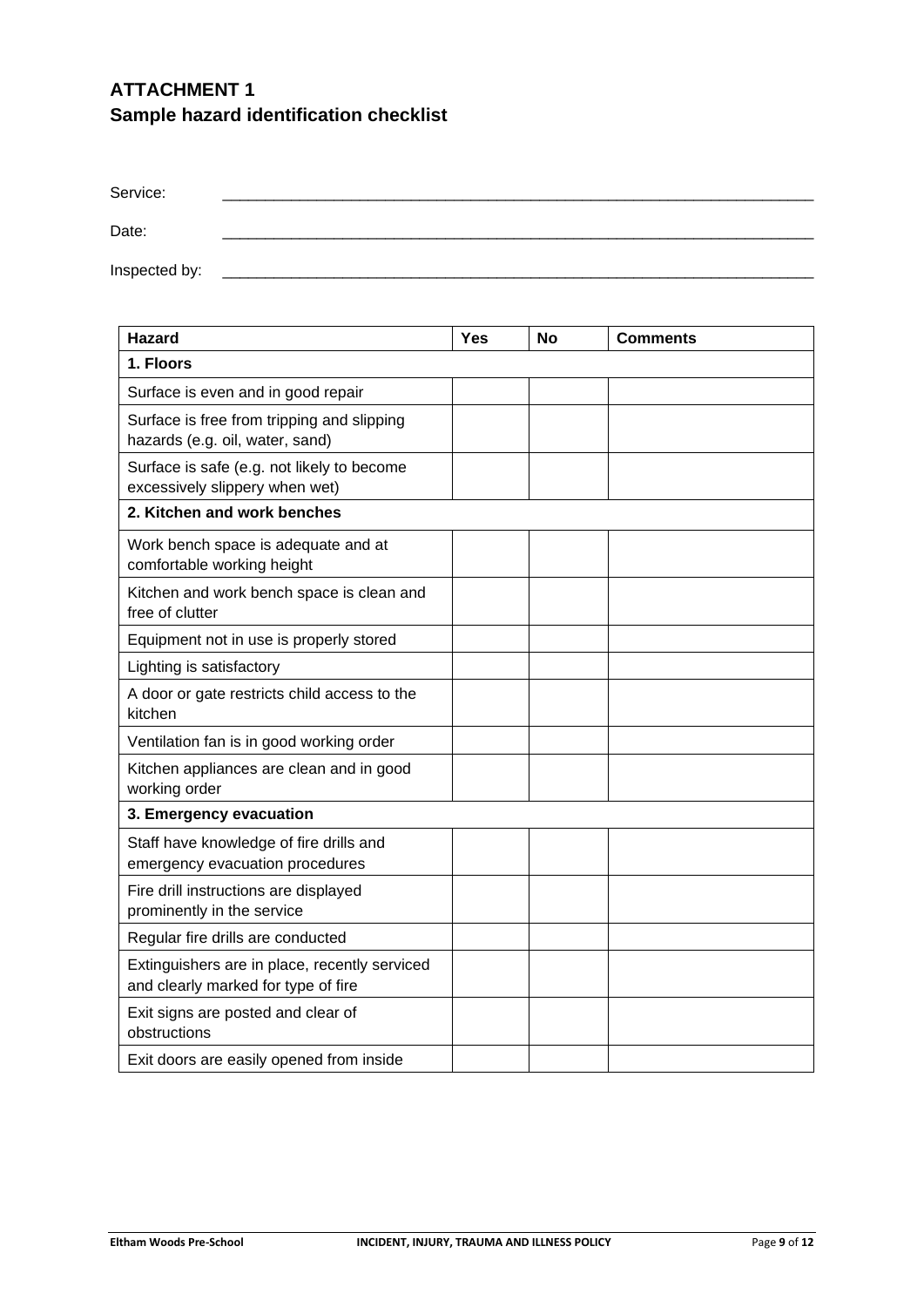| 4. Security and lighting                                                                                   |  |  |  |  |
|------------------------------------------------------------------------------------------------------------|--|--|--|--|
| Security lighting is installed in the building<br>and car park                                             |  |  |  |  |
| There is good natural lighting                                                                             |  |  |  |  |
| There is no direct or reflected glare                                                                      |  |  |  |  |
| Light fittings are clean and in good repair                                                                |  |  |  |  |
| Emergency lighting is readily available and<br>operable (e.g. torch)                                       |  |  |  |  |
| 5. Windows                                                                                                 |  |  |  |  |
| Windows are clean, admitting plenty of<br>daylight                                                         |  |  |  |  |
| Windows have no broken panes                                                                               |  |  |  |  |
| 6. Steps and landings                                                                                      |  |  |  |  |
| All surfaces are safe                                                                                      |  |  |  |  |
| There is adequate protective railing which is<br>in good condition                                         |  |  |  |  |
| 7. Ladders and steps                                                                                       |  |  |  |  |
| Ladders and steps are stored in a proper<br>place                                                          |  |  |  |  |
| Ladders and steps are free of defects (e.g.<br>broken or missing rungs etc.)                               |  |  |  |  |
| They conform to Australian Standards                                                                       |  |  |  |  |
| They are used appropriately to access<br>equipment stored above shoulder height                            |  |  |  |  |
| 8. Chemicals and hazardous substances                                                                      |  |  |  |  |
| All chemicals are clearly labelled                                                                         |  |  |  |  |
| All chemicals are stored in locked cupboard                                                                |  |  |  |  |
| Material Safety Data Sheets (MSDS) are<br>provided for all hazardous substances                            |  |  |  |  |
| 9. Storage (internal and external)                                                                         |  |  |  |  |
| Storage is designed to minimise lifting<br>problems                                                        |  |  |  |  |
| Materials are stored securely                                                                              |  |  |  |  |
| Shelves are free of dust and rubbish                                                                       |  |  |  |  |
| Floors are clear of rubbish or obstacles                                                                   |  |  |  |  |
| Dangerous material or equipment is stored<br>out of reach of children                                      |  |  |  |  |
| 10. Manual handling and ergonomics                                                                         |  |  |  |  |
| Trolleys or other devices are used to move<br>heavy objects                                                |  |  |  |  |
| Heavy equipment (such as planks and<br>trestles) is stored in a way that enables it to<br>be lifted safely |  |  |  |  |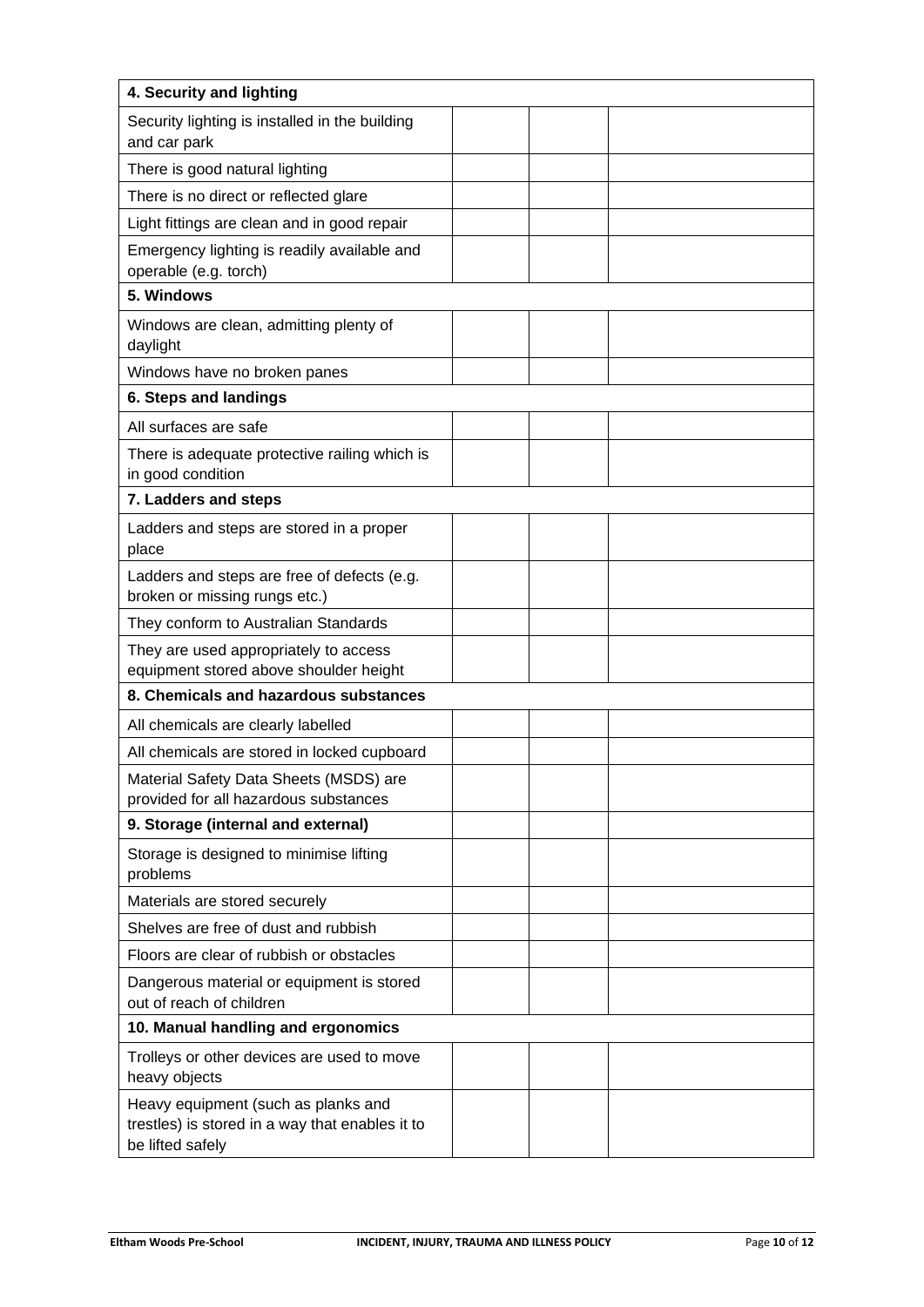| Adult-sized chairs are provided and used for<br>staff (to avoid sitting on children's chairs)                                                                                                               |  |  |
|-------------------------------------------------------------------------------------------------------------------------------------------------------------------------------------------------------------|--|--|
| Workstations are set up with the chair at the<br>correct height                                                                                                                                             |  |  |
| Workstations are set up with phone, mouse<br>and documents within easy reach and screen<br>adjusted properly                                                                                                |  |  |
| Work practices avoid the need to sit or stand<br>for long periods at a time                                                                                                                                 |  |  |
| 11. Electrical                                                                                                                                                                                              |  |  |
| There are guards around heaters                                                                                                                                                                             |  |  |
| Equipment not in use is properly stored                                                                                                                                                                     |  |  |
| Electrical equipment has been checked and<br>tagged                                                                                                                                                         |  |  |
| Use of extension leads, double adaptors and<br>power boards are kept to a minimum                                                                                                                           |  |  |
| Plugs, sockets or switches are in good repair                                                                                                                                                               |  |  |
| Leads are free of defects and fraying                                                                                                                                                                       |  |  |
| Floors are free from temporary leads                                                                                                                                                                        |  |  |
| There are power outlet covers in place                                                                                                                                                                      |  |  |
| 12. Internal environment                                                                                                                                                                                    |  |  |
| Hand-washing facilities and toilets are clean<br>and in good repair                                                                                                                                         |  |  |
| There is adequate ventilation around<br>photocopiers and printers                                                                                                                                           |  |  |
| 13. First aid and infection control                                                                                                                                                                         |  |  |
| Staff have current approved first aid<br>qualifications and training                                                                                                                                        |  |  |
| First aid cabinet is clearly marked and<br>accessible only to staff                                                                                                                                         |  |  |
| Cabinet is fully stocked and meets Australian<br>Standards (refer to Administration of First Aid<br>Policy)                                                                                                 |  |  |
| Disposable gloves are provided                                                                                                                                                                              |  |  |
| Infection control procedures are in place                                                                                                                                                                   |  |  |
| Current emergency telephone numbers are<br>displayed                                                                                                                                                        |  |  |
| 14. External areas                                                                                                                                                                                          |  |  |
| Fencing is secure, unscaleable and of a<br>height prescribed by the Building Code of<br>Australia (no breaches in the fence or<br>materials left adjacent that would assist<br>children to scale the fence) |  |  |
| Child-proof locks are fitted to gates                                                                                                                                                                       |  |  |